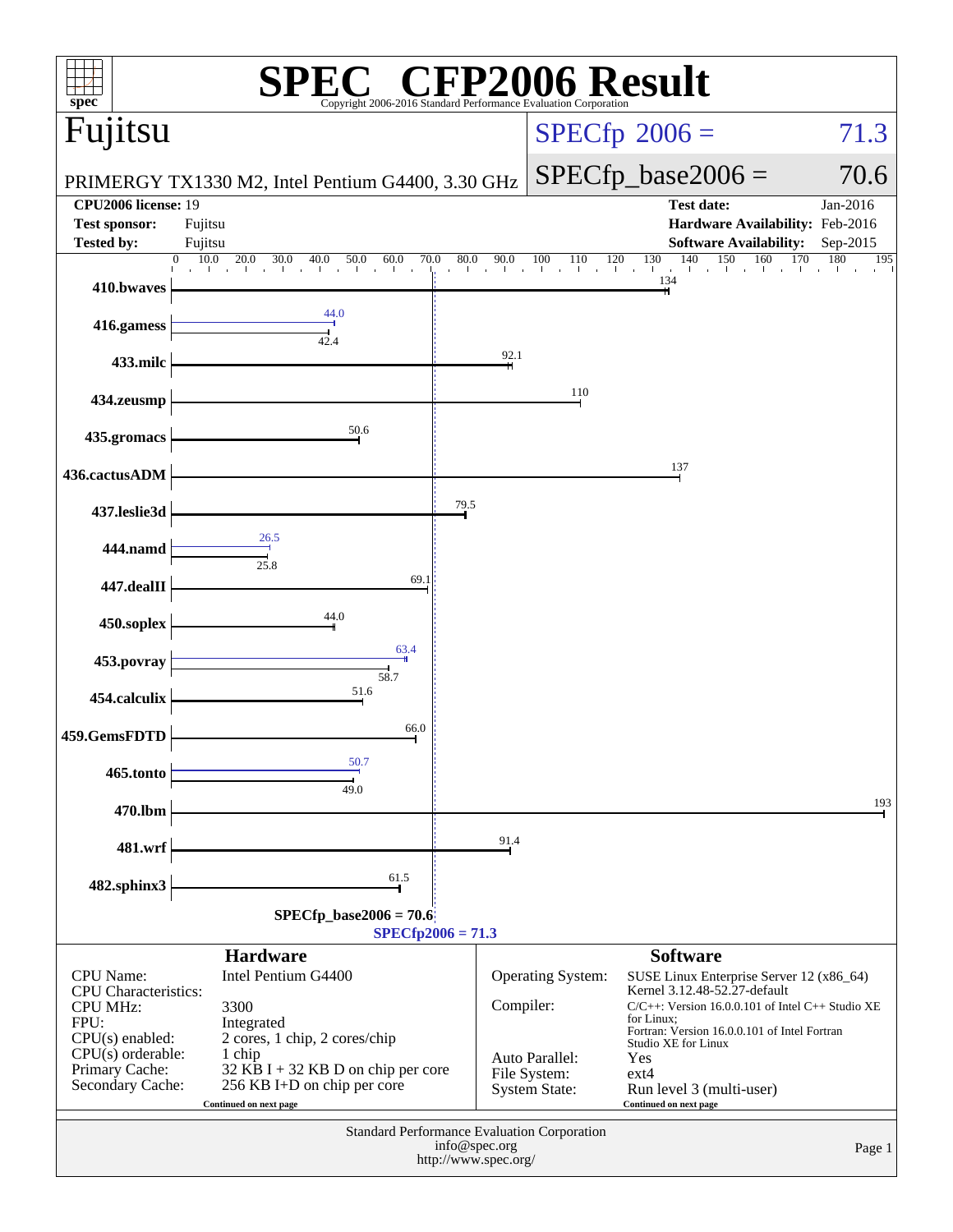

| $\sim$                                                                                                   |                |       |                |       |                |       |                |              |                |              |                |              |
|----------------------------------------------------------------------------------------------------------|----------------|-------|----------------|-------|----------------|-------|----------------|--------------|----------------|--------------|----------------|--------------|
|                                                                                                          |                |       | <b>Base</b>    |       |                |       | <b>Peak</b>    |              |                |              |                |              |
| <b>Benchmark</b>                                                                                         | <b>Seconds</b> | Ratio | <b>Seconds</b> | Ratio | <b>Seconds</b> | Ratio | <b>Seconds</b> | <b>Ratio</b> | <b>Seconds</b> | <b>Ratio</b> | <b>Seconds</b> | <b>Ratio</b> |
| 410.bwayes                                                                                               | 102            | 133   | 101            | 134   | 101            | 135   | 102            | 133          | <b>101</b>     | 134          | 101            | 135          |
| 416.gamess                                                                                               | 461            | 42.4  | 461            | 42.5  | 462            | 42.4  | 445            | 44.0         | 446            | 43.9         | 445            | 44.0         |
| 433.milc                                                                                                 | 99.6           | 92.2  | 99.6           | 92.1  | 101            | 91.0  | 99.6           | 92.2         | 99.6           | 92.1         | 101            | 91.0         |
| 434.zeusmp                                                                                               | 82.4           | 110   | 82.4           | 110   | 82.4           | 110   | 82.4           | 110          | 82.4           | 110          | 82.4           | 110          |
| 435.gromacs                                                                                              | 141            | 50.6  | 141            | 50.7  | 141            | 50.5  | 141            | 50.6         | 141            | 50.7         | 141            | 50.5         |
| 436.cactusADM                                                                                            | 87.0           | 137   | 87.0           | 137   | 86.9           | 137   | 87.0           | <u>137</u>   | 87.0           | 137          | 86.9           | 137          |
| 437.leslie3d                                                                                             | 118            | 79.6  | 118            | 79.5  | 119            | 79.2  | 118            | 79.6         | 118            | 79.5         | 119            | 79.2         |
| 444.namd                                                                                                 | 310            | 25.9  | 311            | 25.8  | 311            | 25.8  | 303            | 26.5         | 303            | 26.4         | 303            | 26.5         |
| 447.dealII                                                                                               | 165            | 69.2  | 165            | 69.1  | 166            | 69.1  | 165            | 69.2         | 165            | 69.1         | 166            | 69.1         |
| 450.soplex                                                                                               | 191            | 43.7  | 189            | 44.0  | 190            | 44.0  | 191            | 43.7         | 189            | 44.0         | <b>190</b>     | <b>44.0</b>  |
| 453.povray                                                                                               | 90.5           | 58.8  | 90.6           | 58.7  | 90.8           | 58.6  | 84.4           | 63.0         | 83.7           | 63.6         | 83.9           | 63.4         |
| 454.calculix                                                                                             | 160            | 51.6  | 160            | 51.6  | 160            | 51.6  | 160            | 51.6         | 160            | 51.6         | <b>160</b>     | 51.6         |
| 459.GemsFDTD                                                                                             | 161            | 66.0  | 161            | 65.9  | 161            | 66.0  | 161            | 66.0         | 161            | 65.9         | 161            | 66.0         |
| 465.tonto                                                                                                | 200            | 49.2  | 201            | 49.0  | 201            | 48.9  | 194            | 50.7         | 194            | 50.7         | 194            | 50.7         |
| 470.1bm                                                                                                  | 71.3           | 193   | 71.4           | 192   | 71.3           | 193   | 71.3           | 193          | 71.4           | 192          | 71.3           | <u>193</u>   |
| 481.wrf                                                                                                  | 122            | 91.5  | 122            | 91.3  | 122            | 91.4  | 122            | 91.5         | 122            | 91.3         | 122            | 91.4         |
| $482$ .sphinx $3$                                                                                        | 317            | 61.5  | 315            | 61.8  | 317            | 61.5  | 317            | 61.5         | 315            | 61.8         | 317            | 61.5         |
| Results appear in the order in which they were run. Bold underlined text indicates a median measurement. |                |       |                |       |                |       |                |              |                |              |                |              |

#### **[Operating System Notes](http://www.spec.org/auto/cpu2006/Docs/result-fields.html#OperatingSystemNotes)**

Stack size set to unlimited using "ulimit -s unlimited"

### **[Platform Notes](http://www.spec.org/auto/cpu2006/Docs/result-fields.html#PlatformNotes)**

 BIOS configuration: Sysinfo program /home/SPECcpu2006/config/sysinfo.rev6914 \$Rev: 6914 \$ \$Date:: 2014-06-25 #\$ e3fbb8667b5a285932ceab81e28219e1 running on TX1330M2 Wed Jan 6 12:48:37 2016

 This section contains SUT (System Under Test) info as seen by some common utilities. To remove or add to this section, see: <http://www.spec.org/cpu2006/Docs/config.html#sysinfo>

From /proc/cpuinfo

Continued on next page

Standard Performance Evaluation Corporation [info@spec.org](mailto:info@spec.org) <http://www.spec.org/>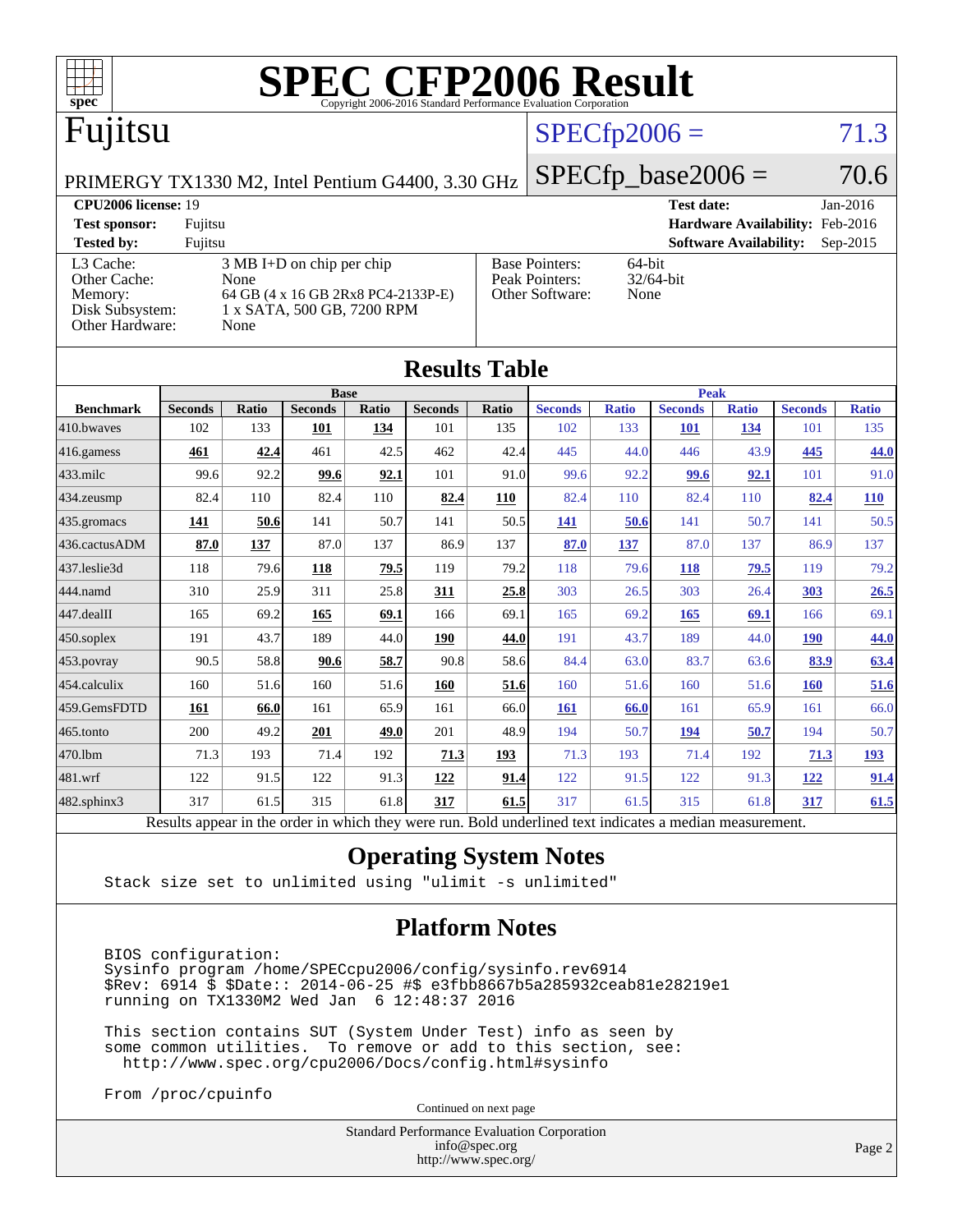

Fujitsu

# **[SPEC CFP2006 Result](http://www.spec.org/auto/cpu2006/Docs/result-fields.html#SPECCFP2006Result)**

 $SPECTp2006 = 71.3$ 

PRIMERGY TX1330 M2, Intel Pentium G4400, 3.30 GHz

 $SPECTp\_base2006 = 70.6$ 

**[Tested by:](http://www.spec.org/auto/cpu2006/Docs/result-fields.html#Testedby)** Fujitsu **Fugital Example 2015 [Software Availability:](http://www.spec.org/auto/cpu2006/Docs/result-fields.html#SoftwareAvailability)** Sep-2015

**[CPU2006 license:](http://www.spec.org/auto/cpu2006/Docs/result-fields.html#CPU2006license)** 19 **[Test date:](http://www.spec.org/auto/cpu2006/Docs/result-fields.html#Testdate)** Jan-2016 **[Test sponsor:](http://www.spec.org/auto/cpu2006/Docs/result-fields.html#Testsponsor)** Fujitsu **[Hardware Availability:](http://www.spec.org/auto/cpu2006/Docs/result-fields.html#HardwareAvailability)** Feb-2016

#### **[Platform Notes \(Continued\)](http://www.spec.org/auto/cpu2006/Docs/result-fields.html#PlatformNotes)**

Standard Performance Evaluation Corporation [info@spec.org](mailto:info@spec.org) model name : Intel(R) Pentium(R) CPU G4400 @ 3.30GHz 1 "physical id"s (chips) 2 "processors" cores, siblings (Caution: counting these is hw and system dependent. The following excerpts from /proc/cpuinfo might not be reliable. Use with caution.) cpu cores : 2 siblings : 2 physical 0: cores 0 1 cache size : 3072 KB From /proc/meminfo MemTotal: 65902840 kB HugePages\_Total: 0<br>Hugepagesize: 2048 kB Hugepagesize: /usr/bin/lsb\_release -d SUSE Linux Enterprise Server 12 From /etc/\*release\* /etc/\*version\* SuSE-release: SUSE Linux Enterprise Server 12 (x86\_64)  $VFRSTON = 12$  PATCHLEVEL = 0 # This file is deprecated and will be removed in a future service pack or release. # Please check /etc/os-release for details about this release. os-release: NAME="SLES" VERSION="12" VERSION\_ID="12" PRETTY\_NAME="SUSE Linux Enterprise Server 12" ID="sles" ANSI\_COLOR="0;32" CPE\_NAME="cpe:/o:suse:sles:12" uname -a: Linux TX1330M2 3.12.28-4-default #1 SMP Thu Sep 25 17:02:34 UTC 2014 (9879bd4) x86\_64 x86\_64 x86\_64 GNU/Linux run-level 5 Jan 6 12:43 SPEC is set to: /home/SPECcpu2006<br>Filesystem Type Size Use Type Size Used Avail Use% Mounted on /dev/sda3 xfs 237G 15G 223G 7% /home Additional information from dmidecode: Warning: Use caution when you interpret this section. The 'dmidecode' program reads system data which is "intended to allow hardware to be accurately determined", but the intent may not be met, as there are frequent changes to hardware, firmware, and the "DMTF SMBIOS" standard. Continued on next page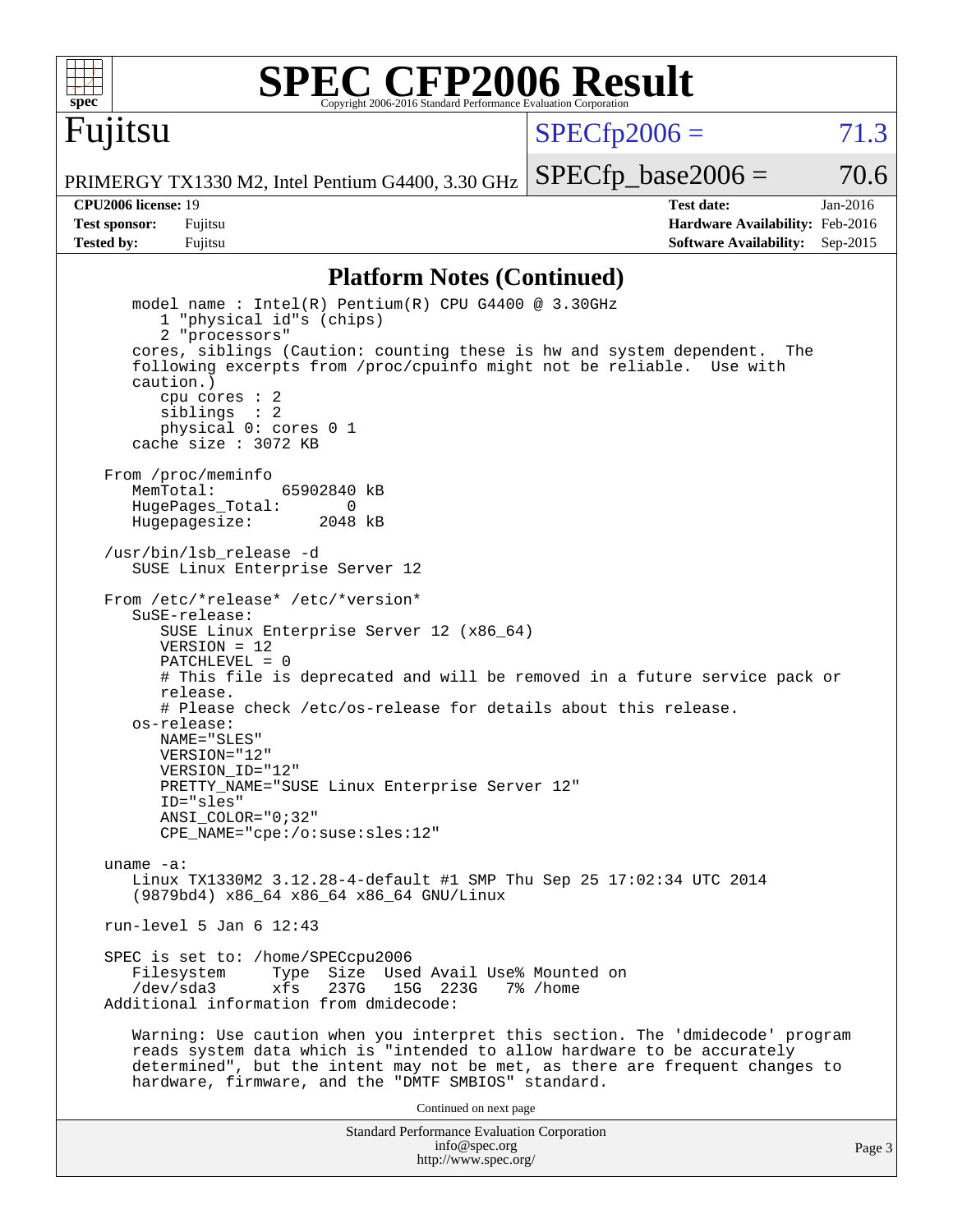

# **[SPEC CFP2006 Result](http://www.spec.org/auto/cpu2006/Docs/result-fields.html#SPECCFP2006Result)**

Fujitsu

 $SPECTp2006 = 71.3$ 

PRIMERGY TX1330 M2, Intel Pentium G4400, 3.30 GHz  $SPECTp\_base2006 = 70.6$ 

**[CPU2006 license:](http://www.spec.org/auto/cpu2006/Docs/result-fields.html#CPU2006license)** 19 **[Test date:](http://www.spec.org/auto/cpu2006/Docs/result-fields.html#Testdate)** Jan-2016 **[Test sponsor:](http://www.spec.org/auto/cpu2006/Docs/result-fields.html#Testsponsor)** Fujitsu **[Hardware Availability:](http://www.spec.org/auto/cpu2006/Docs/result-fields.html#HardwareAvailability)** Feb-2016 **[Tested by:](http://www.spec.org/auto/cpu2006/Docs/result-fields.html#Testedby)** Fujitsu **[Software Availability:](http://www.spec.org/auto/cpu2006/Docs/result-fields.html#SoftwareAvailability)** Sep-2015

#### **[Platform Notes \(Continued\)](http://www.spec.org/auto/cpu2006/Docs/result-fields.html#PlatformNotes)**

 BIOS FUJITSU // American Megatrends Inc. V5.0.0.11 R1.1.0 for D3373-A1x 10/30/2015 Memory: 4x SK Hynix HMA82GU7MFR8N-TF 16 GB 2 rank 2133 MHz

(End of data from sysinfo program)

#### **[General Notes](http://www.spec.org/auto/cpu2006/Docs/result-fields.html#GeneralNotes)**

Environment variables set by runspec before the start of the run: KMP\_AFFINITY = "granularity=fine,compact,1,0" LD\_LIBRARY\_PATH = "/home/SPECcpu2006/libs/32:/home/SPECcpu2006/libs/64:/home/SPECcpu2006/sh" OMP NUM THREADS = "2"

 Binaries compiled on a system with 1x Intel Core i5-4670K CPU + 32GB memory using RedHat EL 7.1 Transparent Huge Pages enabled with: echo always > /sys/kernel/mm/transparent\_hugepage/enabled

For information about Fujitsu please visit: <http://www.fujitsu.com>

## **[Base Compiler Invocation](http://www.spec.org/auto/cpu2006/Docs/result-fields.html#BaseCompilerInvocation)**

[C benchmarks](http://www.spec.org/auto/cpu2006/Docs/result-fields.html#Cbenchmarks):  $\frac{1}{2}$ cc  $-\text{m64}$ 

[C++ benchmarks:](http://www.spec.org/auto/cpu2006/Docs/result-fields.html#CXXbenchmarks) [icpc -m64](http://www.spec.org/cpu2006/results/res2016q1/cpu2006-20160111-38699.flags.html#user_CXXbase_intel_icpc_64bit_bedb90c1146cab66620883ef4f41a67e)

[Fortran benchmarks](http://www.spec.org/auto/cpu2006/Docs/result-fields.html#Fortranbenchmarks): [ifort -m64](http://www.spec.org/cpu2006/results/res2016q1/cpu2006-20160111-38699.flags.html#user_FCbase_intel_ifort_64bit_ee9d0fb25645d0210d97eb0527dcc06e)

[Benchmarks using both Fortran and C](http://www.spec.org/auto/cpu2006/Docs/result-fields.html#BenchmarksusingbothFortranandC): [icc -m64](http://www.spec.org/cpu2006/results/res2016q1/cpu2006-20160111-38699.flags.html#user_CC_FCbase_intel_icc_64bit_0b7121f5ab7cfabee23d88897260401c) [ifort -m64](http://www.spec.org/cpu2006/results/res2016q1/cpu2006-20160111-38699.flags.html#user_CC_FCbase_intel_ifort_64bit_ee9d0fb25645d0210d97eb0527dcc06e)

## **[Base Portability Flags](http://www.spec.org/auto/cpu2006/Docs/result-fields.html#BasePortabilityFlags)**

 410.bwaves: [-DSPEC\\_CPU\\_LP64](http://www.spec.org/cpu2006/results/res2016q1/cpu2006-20160111-38699.flags.html#suite_basePORTABILITY410_bwaves_DSPEC_CPU_LP64) 416.gamess: [-DSPEC\\_CPU\\_LP64](http://www.spec.org/cpu2006/results/res2016q1/cpu2006-20160111-38699.flags.html#suite_basePORTABILITY416_gamess_DSPEC_CPU_LP64) 433.milc: [-DSPEC\\_CPU\\_LP64](http://www.spec.org/cpu2006/results/res2016q1/cpu2006-20160111-38699.flags.html#suite_basePORTABILITY433_milc_DSPEC_CPU_LP64) 434.zeusmp: [-DSPEC\\_CPU\\_LP64](http://www.spec.org/cpu2006/results/res2016q1/cpu2006-20160111-38699.flags.html#suite_basePORTABILITY434_zeusmp_DSPEC_CPU_LP64) 435.gromacs: [-DSPEC\\_CPU\\_LP64](http://www.spec.org/cpu2006/results/res2016q1/cpu2006-20160111-38699.flags.html#suite_basePORTABILITY435_gromacs_DSPEC_CPU_LP64) [-nofor\\_main](http://www.spec.org/cpu2006/results/res2016q1/cpu2006-20160111-38699.flags.html#user_baseLDPORTABILITY435_gromacs_f-nofor_main) 436.cactusADM: [-DSPEC\\_CPU\\_LP64](http://www.spec.org/cpu2006/results/res2016q1/cpu2006-20160111-38699.flags.html#suite_basePORTABILITY436_cactusADM_DSPEC_CPU_LP64) [-nofor\\_main](http://www.spec.org/cpu2006/results/res2016q1/cpu2006-20160111-38699.flags.html#user_baseLDPORTABILITY436_cactusADM_f-nofor_main) 437.leslie3d: [-DSPEC\\_CPU\\_LP64](http://www.spec.org/cpu2006/results/res2016q1/cpu2006-20160111-38699.flags.html#suite_basePORTABILITY437_leslie3d_DSPEC_CPU_LP64) 444.namd: [-DSPEC\\_CPU\\_LP64](http://www.spec.org/cpu2006/results/res2016q1/cpu2006-20160111-38699.flags.html#suite_basePORTABILITY444_namd_DSPEC_CPU_LP64) 447.dealII: [-DSPEC\\_CPU\\_LP64](http://www.spec.org/cpu2006/results/res2016q1/cpu2006-20160111-38699.flags.html#suite_basePORTABILITY447_dealII_DSPEC_CPU_LP64)

Continued on next page

Standard Performance Evaluation Corporation [info@spec.org](mailto:info@spec.org) <http://www.spec.org/>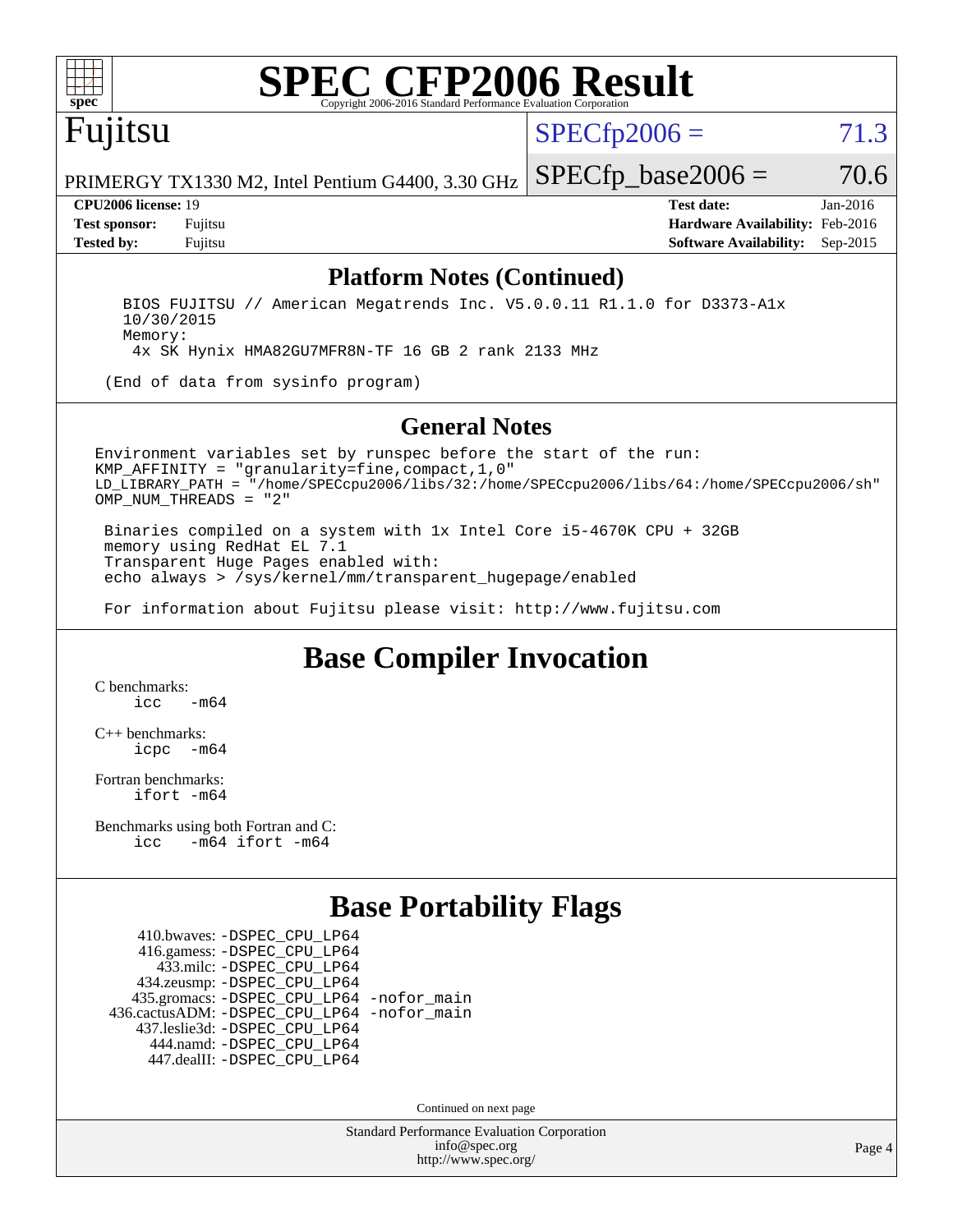

# **[SPEC CFP2006 Result](http://www.spec.org/auto/cpu2006/Docs/result-fields.html#SPECCFP2006Result)**

Fujitsu

PRIMERGY TX1330 M2, Intel Pentium G4400, 3.30 GHz

 $SPECTp2006 = 71.3$ 

 $SPECTp\_base2006 = 70.6$ 

**[Tested by:](http://www.spec.org/auto/cpu2006/Docs/result-fields.html#Testedby)** Fujitsu **[Software Availability:](http://www.spec.org/auto/cpu2006/Docs/result-fields.html#SoftwareAvailability)** Sep-2015

**[CPU2006 license:](http://www.spec.org/auto/cpu2006/Docs/result-fields.html#CPU2006license)** 19 **[Test date:](http://www.spec.org/auto/cpu2006/Docs/result-fields.html#Testdate)** Jan-2016 **[Test sponsor:](http://www.spec.org/auto/cpu2006/Docs/result-fields.html#Testsponsor)** Fujitsu **[Hardware Availability:](http://www.spec.org/auto/cpu2006/Docs/result-fields.html#HardwareAvailability)** Feb-2016

# **[Base Portability Flags \(Continued\)](http://www.spec.org/auto/cpu2006/Docs/result-fields.html#BasePortabilityFlags)**

 450.soplex: [-DSPEC\\_CPU\\_LP64](http://www.spec.org/cpu2006/results/res2016q1/cpu2006-20160111-38699.flags.html#suite_basePORTABILITY450_soplex_DSPEC_CPU_LP64) 453.povray: [-DSPEC\\_CPU\\_LP64](http://www.spec.org/cpu2006/results/res2016q1/cpu2006-20160111-38699.flags.html#suite_basePORTABILITY453_povray_DSPEC_CPU_LP64) 454.calculix: [-DSPEC\\_CPU\\_LP64](http://www.spec.org/cpu2006/results/res2016q1/cpu2006-20160111-38699.flags.html#suite_basePORTABILITY454_calculix_DSPEC_CPU_LP64) [-nofor\\_main](http://www.spec.org/cpu2006/results/res2016q1/cpu2006-20160111-38699.flags.html#user_baseLDPORTABILITY454_calculix_f-nofor_main) 459.GemsFDTD: [-DSPEC\\_CPU\\_LP64](http://www.spec.org/cpu2006/results/res2016q1/cpu2006-20160111-38699.flags.html#suite_basePORTABILITY459_GemsFDTD_DSPEC_CPU_LP64) 465.tonto: [-DSPEC\\_CPU\\_LP64](http://www.spec.org/cpu2006/results/res2016q1/cpu2006-20160111-38699.flags.html#suite_basePORTABILITY465_tonto_DSPEC_CPU_LP64) 470.lbm: [-DSPEC\\_CPU\\_LP64](http://www.spec.org/cpu2006/results/res2016q1/cpu2006-20160111-38699.flags.html#suite_basePORTABILITY470_lbm_DSPEC_CPU_LP64) 482.sphinx3: [-DSPEC\\_CPU\\_LP64](http://www.spec.org/cpu2006/results/res2016q1/cpu2006-20160111-38699.flags.html#suite_basePORTABILITY482_sphinx3_DSPEC_CPU_LP64)

481.wrf: [-DSPEC\\_CPU\\_LP64](http://www.spec.org/cpu2006/results/res2016q1/cpu2006-20160111-38699.flags.html#suite_basePORTABILITY481_wrf_DSPEC_CPU_LP64) [-DSPEC\\_CPU\\_CASE\\_FLAG](http://www.spec.org/cpu2006/results/res2016q1/cpu2006-20160111-38699.flags.html#b481.wrf_baseCPORTABILITY_DSPEC_CPU_CASE_FLAG) [-DSPEC\\_CPU\\_LINUX](http://www.spec.org/cpu2006/results/res2016q1/cpu2006-20160111-38699.flags.html#b481.wrf_baseCPORTABILITY_DSPEC_CPU_LINUX)

## **[Base Optimization Flags](http://www.spec.org/auto/cpu2006/Docs/result-fields.html#BaseOptimizationFlags)**

[C benchmarks](http://www.spec.org/auto/cpu2006/Docs/result-fields.html#Cbenchmarks): [-xSSE4.2](http://www.spec.org/cpu2006/results/res2016q1/cpu2006-20160111-38699.flags.html#user_CCbase_f-xSSE42_f91528193cf0b216347adb8b939d4107) [-ipo](http://www.spec.org/cpu2006/results/res2016q1/cpu2006-20160111-38699.flags.html#user_CCbase_f-ipo) [-O3](http://www.spec.org/cpu2006/results/res2016q1/cpu2006-20160111-38699.flags.html#user_CCbase_f-O3) [-no-prec-div](http://www.spec.org/cpu2006/results/res2016q1/cpu2006-20160111-38699.flags.html#user_CCbase_f-no-prec-div) [-parallel](http://www.spec.org/cpu2006/results/res2016q1/cpu2006-20160111-38699.flags.html#user_CCbase_f-parallel) [-opt-prefetch](http://www.spec.org/cpu2006/results/res2016q1/cpu2006-20160111-38699.flags.html#user_CCbase_f-opt-prefetch) [-ansi-alias](http://www.spec.org/cpu2006/results/res2016q1/cpu2006-20160111-38699.flags.html#user_CCbase_f-ansi-alias) [C++ benchmarks:](http://www.spec.org/auto/cpu2006/Docs/result-fields.html#CXXbenchmarks) [-xSSE4.2](http://www.spec.org/cpu2006/results/res2016q1/cpu2006-20160111-38699.flags.html#user_CXXbase_f-xSSE42_f91528193cf0b216347adb8b939d4107) [-ipo](http://www.spec.org/cpu2006/results/res2016q1/cpu2006-20160111-38699.flags.html#user_CXXbase_f-ipo) [-O3](http://www.spec.org/cpu2006/results/res2016q1/cpu2006-20160111-38699.flags.html#user_CXXbase_f-O3) [-no-prec-div](http://www.spec.org/cpu2006/results/res2016q1/cpu2006-20160111-38699.flags.html#user_CXXbase_f-no-prec-div) [-opt-prefetch](http://www.spec.org/cpu2006/results/res2016q1/cpu2006-20160111-38699.flags.html#user_CXXbase_f-opt-prefetch) [-ansi-alias](http://www.spec.org/cpu2006/results/res2016q1/cpu2006-20160111-38699.flags.html#user_CXXbase_f-ansi-alias) [Fortran benchmarks](http://www.spec.org/auto/cpu2006/Docs/result-fields.html#Fortranbenchmarks): [-xSSE4.2](http://www.spec.org/cpu2006/results/res2016q1/cpu2006-20160111-38699.flags.html#user_FCbase_f-xSSE42_f91528193cf0b216347adb8b939d4107) [-ipo](http://www.spec.org/cpu2006/results/res2016q1/cpu2006-20160111-38699.flags.html#user_FCbase_f-ipo) [-O3](http://www.spec.org/cpu2006/results/res2016q1/cpu2006-20160111-38699.flags.html#user_FCbase_f-O3) [-no-prec-div](http://www.spec.org/cpu2006/results/res2016q1/cpu2006-20160111-38699.flags.html#user_FCbase_f-no-prec-div) [-parallel](http://www.spec.org/cpu2006/results/res2016q1/cpu2006-20160111-38699.flags.html#user_FCbase_f-parallel) [-opt-prefetch](http://www.spec.org/cpu2006/results/res2016q1/cpu2006-20160111-38699.flags.html#user_FCbase_f-opt-prefetch)

[Benchmarks using both Fortran and C](http://www.spec.org/auto/cpu2006/Docs/result-fields.html#BenchmarksusingbothFortranandC): [-xSSE4.2](http://www.spec.org/cpu2006/results/res2016q1/cpu2006-20160111-38699.flags.html#user_CC_FCbase_f-xSSE42_f91528193cf0b216347adb8b939d4107) [-ipo](http://www.spec.org/cpu2006/results/res2016q1/cpu2006-20160111-38699.flags.html#user_CC_FCbase_f-ipo) [-O3](http://www.spec.org/cpu2006/results/res2016q1/cpu2006-20160111-38699.flags.html#user_CC_FCbase_f-O3) [-no-prec-div](http://www.spec.org/cpu2006/results/res2016q1/cpu2006-20160111-38699.flags.html#user_CC_FCbase_f-no-prec-div) [-parallel](http://www.spec.org/cpu2006/results/res2016q1/cpu2006-20160111-38699.flags.html#user_CC_FCbase_f-parallel) [-opt-prefetch](http://www.spec.org/cpu2006/results/res2016q1/cpu2006-20160111-38699.flags.html#user_CC_FCbase_f-opt-prefetch) [-ansi-alias](http://www.spec.org/cpu2006/results/res2016q1/cpu2006-20160111-38699.flags.html#user_CC_FCbase_f-ansi-alias)

## **[Peak Compiler Invocation](http://www.spec.org/auto/cpu2006/Docs/result-fields.html#PeakCompilerInvocation)**

 $C$  benchmarks:<br>icc  $-m64$ 

[C++ benchmarks:](http://www.spec.org/auto/cpu2006/Docs/result-fields.html#CXXbenchmarks) [icpc -m64](http://www.spec.org/cpu2006/results/res2016q1/cpu2006-20160111-38699.flags.html#user_CXXpeak_intel_icpc_64bit_bedb90c1146cab66620883ef4f41a67e)

[Fortran benchmarks](http://www.spec.org/auto/cpu2006/Docs/result-fields.html#Fortranbenchmarks): [ifort -m64](http://www.spec.org/cpu2006/results/res2016q1/cpu2006-20160111-38699.flags.html#user_FCpeak_intel_ifort_64bit_ee9d0fb25645d0210d97eb0527dcc06e)

[Benchmarks using both Fortran and C](http://www.spec.org/auto/cpu2006/Docs/result-fields.html#BenchmarksusingbothFortranandC): [icc -m64](http://www.spec.org/cpu2006/results/res2016q1/cpu2006-20160111-38699.flags.html#user_CC_FCpeak_intel_icc_64bit_0b7121f5ab7cfabee23d88897260401c) [ifort -m64](http://www.spec.org/cpu2006/results/res2016q1/cpu2006-20160111-38699.flags.html#user_CC_FCpeak_intel_ifort_64bit_ee9d0fb25645d0210d97eb0527dcc06e)

# **[Peak Portability Flags](http://www.spec.org/auto/cpu2006/Docs/result-fields.html#PeakPortabilityFlags)**

Same as Base Portability Flags

Standard Performance Evaluation Corporation [info@spec.org](mailto:info@spec.org) <http://www.spec.org/>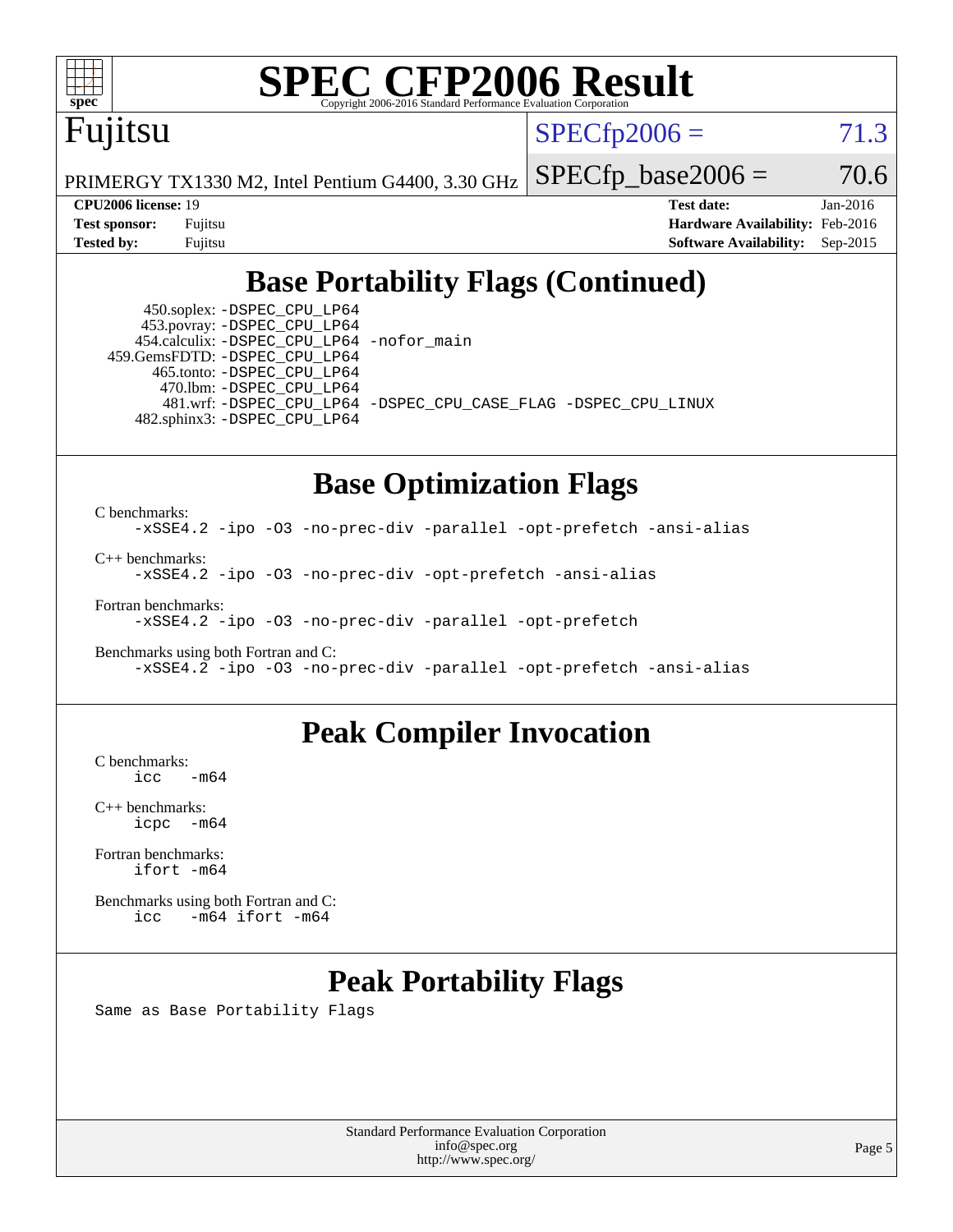| Fujitsu                                                                                                                                                                                                                 | $SPECfp2006 =$       | 71.                                                                                   |                      |
|-------------------------------------------------------------------------------------------------------------------------------------------------------------------------------------------------------------------------|----------------------|---------------------------------------------------------------------------------------|----------------------|
| PRIMERGY TX1330 M2, Intel Pentium G4400, 3.30 GHz                                                                                                                                                                       | $SPECfp\_base2006 =$ |                                                                                       | 70.                  |
| CPU2006 license: 19<br><b>Test sponsor:</b><br>Fujitsu<br><b>Tested by:</b><br>Fujitsu                                                                                                                                  |                      | <b>Test date:</b><br>Hardware Availability: Feb-2016<br><b>Software Availability:</b> | Jan-2016<br>Sep-2015 |
| <b>Peak Optimization Flags</b>                                                                                                                                                                                          |                      |                                                                                       |                      |
| C benchmarks:                                                                                                                                                                                                           |                      |                                                                                       |                      |
| $433$ .milc: basepeak = yes                                                                                                                                                                                             |                      |                                                                                       |                      |
| $470.$ lbm: basepeak = yes                                                                                                                                                                                              |                      |                                                                                       |                      |
| $482.\text{sphinx3: basepeak} = \text{yes}$                                                                                                                                                                             |                      |                                                                                       |                      |
| $C_{++}$ benchmarks:                                                                                                                                                                                                    |                      |                                                                                       |                      |
| 444.namd: -xSSE4.2(pass 2) -prof-gen:threadsafe(pass 1) -ipo(pass 2)<br>$-03(pass 2)$ -no-prec-div(pass 2) -par-num-threads=1(pass 1)<br>-prof-use(pass 2) -fno-alias -auto-ilp32                                       |                      |                                                                                       |                      |
| $447$ .dealII: basepeak = yes                                                                                                                                                                                           |                      |                                                                                       |                      |
| $450$ .soplex: basepeak = yes                                                                                                                                                                                           |                      |                                                                                       |                      |
| 453.povray: -xSSE4.2(pass 2) -prof-gen:threadsafe(pass 1) -ipo(pass 2)<br>-03(pass 2) -no-prec-div(pass 2) -par-num-threads=1(pass 1)<br>-prof-use(pass 2) -unroll4 -ansi-alias                                         |                      |                                                                                       |                      |
| Fortran benchmarks:                                                                                                                                                                                                     |                      |                                                                                       |                      |
| $410.bwaves: basepeak = yes$                                                                                                                                                                                            |                      |                                                                                       |                      |
| $416$ .gamess: $-xSSE4$ . $2(pass 2)$ -prof-gen: threadsafe(pass 1) -ipo(pass 2)<br>-03(pass 2) -no-prec-div(pass 2) -par-num-threads=1(pass 1)<br>-prof-use(pass 2) -unroll2 -inline-level=0 -scalar-rep-              |                      |                                                                                       |                      |
| $434$ .zeusmp: basepeak = yes                                                                                                                                                                                           |                      |                                                                                       |                      |
| $437$ .leslie3d: basepeak = yes                                                                                                                                                                                         |                      |                                                                                       |                      |
| $459.GemsFDTD: basepeak = yes$                                                                                                                                                                                          |                      |                                                                                       |                      |
| 465.tonto: -xSSE4.2(pass 2) -prof-gen:threadsafe(pass 1) -ipo(pass 2)<br>$-03$ (pass 2) -no-prec-div(pass 2) -par-num-threads= $1$ (pass 1)<br>-prof-use(pass 2) -inline-calloc -opt-malloc-options=3<br>-auto -unroll4 |                      |                                                                                       |                      |
| Benchmarks using both Fortran and C:                                                                                                                                                                                    |                      |                                                                                       |                      |
| $435.gromacs: basepeak = yes$                                                                                                                                                                                           |                      |                                                                                       |                      |
| $436.cactusADM: basepeak = yes$                                                                                                                                                                                         |                      |                                                                                       |                      |

**[SPEC CFP2006 Result](http://www.spec.org/auto/cpu2006/Docs/result-fields.html#SPECCFP2006Result)** 

454.calculix: basepeak = yes

Continued on next page

| <b>Standard Performance Evaluation Corporation</b> |  |
|----------------------------------------------------|--|
| info@spec.org                                      |  |
| http://www.spec.org/                               |  |

71.3

 $70.6$